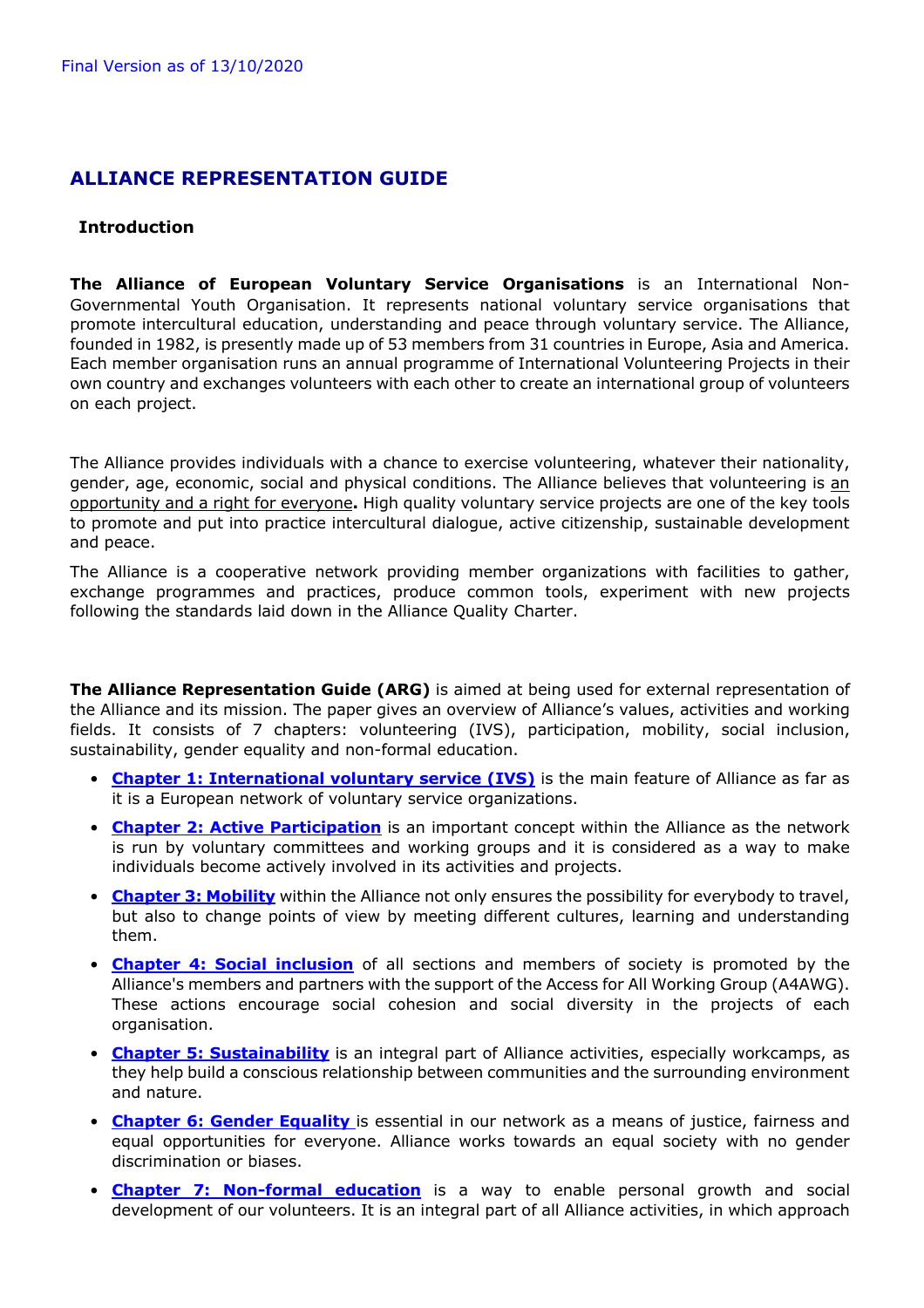and methods used in non-formal education (participative and reflective practices) are always applied.

The ARG is based on official Alliance documents (Constitution, Standing Orders, and Policy Papers). As an Alliance position paper, the ARG, has been developed by the External Relations Committee with consultation and assistance of the concerned Working Groups (WG's), like the Access for All WG, Training Needs WG, Environmental Sustainability WG, the Gender Equality WG, as well as the Alliance Development Committee and Executive Committee.

Each chapter includes the meaning that the particular topic has for the Alliance, our history and experience, tools and methods of work as well as perspectives and future plans in this field.

### **Chapter 1. International Voluntary Service**

The Alliance is a **European network of voluntary service organizations**. Volunteering is the key characteristic of its activities and projects, as well as the way the network is run.

The whole concept of the Alliance, including management, is based on **voluntary work**, which is considered as a tool to improve active citizenship and democratic, political participation.

*The term voluntary work refers to all forms of voluntary activity, whether formal or informal, full-time or part-time, at home or abroad. It is undertaken of a person's own free-will, choice and motivation, and is without concern for financial gain. It benefits the individual volunteer, communities and society as a whole. It is also a vehicle for individuals and associations to address human, social or environmental needs and concerns. Formal voluntary activities add value, but do not replace professional, paid employees.*

(Definition of volunteering Association of Voluntary Service Organisations)

The Alliance promotes **International Voluntary Service (IVS)**, involving volunteers from different countries, which aims to promote intercultural education, mutual understanding, peace, active citizenship and democratic participation in society.

Since 1982, the founding year of the network, it has developed into a platform for exchanging **up to 20000** volunteers within **more than 1300** voluntary projects each year.

The most common form of voluntary service within the Alliance is (historically) **the short term voluntary project** or **workcamp,** which brings together people from different backgrounds and countries to work on projects that benefit local communities. Workcamps are a way for an international group to work and live together, to interact with the local community and experience cross-cultural understanding.

Other forms of IVS include **Mid and Long Term Volunteering**. These projects provide volunteers with the unique chance to express their personal commitment and solidarity for projects lasting from 1 to 12 months and benefit the local communities that host them.

The Alliance also organizes a number of specialized events on the topic of volunteering, for example:

• Long Term Training Course (LTTC) 2017: "Workcamp studies 2.0." – February / September 2017 – Greece / Italy / Spain

Furthermore, the Alliance **was represented** on **different occasions** focused on the development and promotion of the concept of volunteering such as at the European Youth Event in Strasbourg in 2014, or the YO!Fest in Brussels in 2015.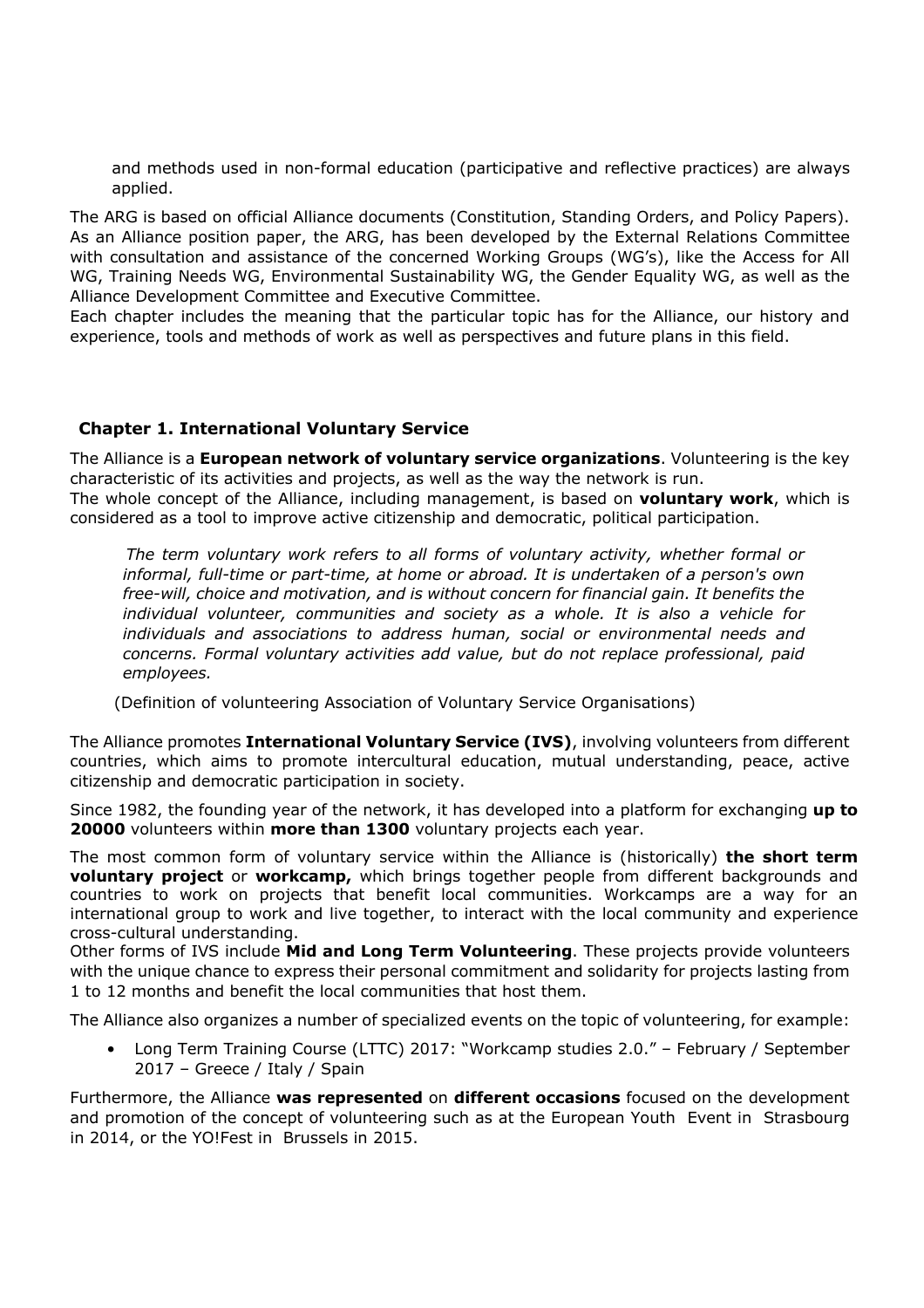## **Chapter 2. Participation**

Participation is a process through which members gain influence and share control over development initiatives and the decisions and resources that affect them. Participation improves the quality, effectiveness and sustainability of projects and strengthens membership. **Since the foundation of the Alliance of European Voluntary Service Organizations in 1982, the network developed from a technical platform of volunteer exchange towards a cooperative network.**

In the Alliance, participation is a **fundamental principle**. Within the Alliance, participation means:

- *Participation of volunteers* (volunteers are actors of the project) in workcamps, long term voluntary services and educational activities (Study Visits, Training for Trainers, General Conferences, Evaluation meetings).
- Active participation in the community life: voluntary work as a tool **to improve active citizenship** and democratic, political participation.
- Active membership within the network: Members voluntarily take responsibilities for relevant tasks, working groups (every year) and can be elected to executive positions (every 2 years).
- Active cooperation with other networks on IVS related issues.
- The Alliance also encourages participation on a political and organizational level by building up or improving the skills of its members.

Through short, medium and long term voluntary service activities, Alliance members participate in the **development and improvement of local communities** by strongly cooperating with them at every stage of the activity (from designing the project to the evaluation).

The way the Alliance considers participation is reflected in the management of the network. Based on a democratic structure, the Alliance works on its initiatives through an annual plan of action thanks to the voluntary participation of staff and board members and active volunteers of its member organisations inside 8 different committees and working groups:

- **•** Executive Committee (EC)
- **•** Alliance Development Committee (ADC)
- **•** External Relations Committee (ERC)
- **•** Access for All Working Group (A4AWG)
- **•** Environmental Sustainability Working Group (ESWG)
- **•** Training Needs Working Group (TNWG)
- **•** Staff Development Working Group (SDWG)
- **•** Gender Equality Working Group (GEWG)

This structure allows us to tackle different target groups and topics in the frame of IVS (social inclusion, sustainability, advocacy, staff development). It also permits to coordinate, monitor and facilitate initiatives coming from and managed by members. Since the Management Committee, consisting of EC and working group coordinators, was established as a new operational method in 2005, the importance of **active membership** was extended. Through that development the constitutional structure reacted to the immense growth of the network.

The current working groups are open to voluntary participants ( staff and board members of the organisations, active volunteers etc.), and offer their members to deepen their knowledge and extend their individual work on the topic.

Furthermore, Alliance considers that participation is also about taking part in **decision making bodies**, which is why the Alliance is represented at (and actively takes part in) the Advisory Council on Youth of the Council of Europe (if elected) as well as the Youth Forum Jeunesse (YFJ). Alliance representatives attend several European or international events throughout the year. The network also wishes to expand its political participation on the European level to advocate on youth work and **IVS.**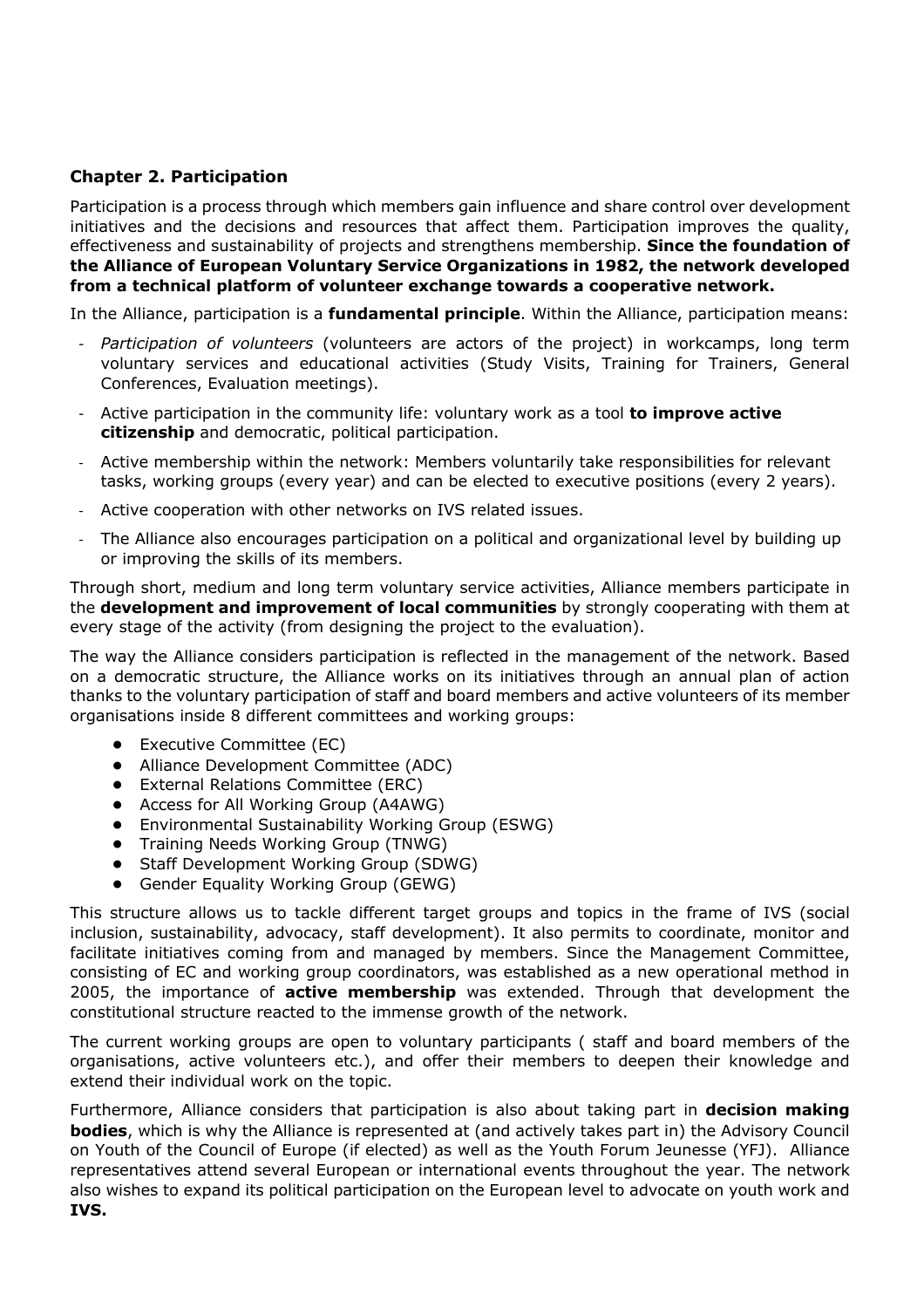### **Chapter 3. Mobility**

The concept of mobility perceived by the members of the network, not only enables the possibility for everybody to travel, but also to change points of view by meeting different cultures, and learning and understanding them through international voluntary service projects. We believe **mobility** of each kind causes **social change.**

Mobility within the Alliance is divided into two basic types. There is the mobility of volunteers on various voluntary projects (such as workcamps, mid-term and long-term voluntary projects) and the mobility provided by the large scale of learning opportunities such as seminars, training courses, meetings, events, debates, which are organized by Alliance members and partners. Both types of mobility encourage and support **learning mobility of youth**, including young people with fewer opportunities.

Nowadays the Alliance is offering more opportunities to get involved and participate in volunteering regardless of age, social background or country. One of the main aims of the Alliance is to lobby for Volunteer Visas and also reduce other mobility obstacles like financial or language barriers.

The Alliance also supports the Freedom of Movement Campaign, an advocacy campaign that aims at ensuring free movement of people, regardless of origin, age, gender or any other characteristic. The Alliance has adopted a position paper on Freedom of Movement. This paper has been drafted, discussed, amended and adopted by all IVS networks during 2016 and 2017. It was born from the vision of CCIVS's White Paper for International Voluntary Service 2011- 2021, that sets the vision of "a society which allows freedom of movement in which all members without distinction are empowered to exercise active citizenship". The position paper is accompanied by a support document that clarifies its origin, background and different contribution from the networks on specific topics contained in the paper.

Additionally, being part of the Alliance and its member organizations gives an opportunity to take part in different democratic structures (committees, WGs) where people can improve their abilities. This is yet another type of mobility within the network.

### **Chapter 4. Social Inclusion**

International Workcamps, apart from being an intercultural and citizenship action, are also a valuable learning experience. Workcamps can be a first step towards inclusion for volunteers, regardless of origin, gender, cultural and social background, economic position, education, religion and beliefs, physical and health conditions, and/or disabilities. A mixed group of volunteers with different backgrounds and a variety of physical, mental, social or economic realities will achieve practical experience of integration in a non-formal way.

#### **The Alliance's Accessing principle is to offer a series of support tools, such as preparation, and follow-up tools, projects and seminars, etc.; in order to support volunteers who may face obstacles to participate in a voluntary project and thus ensure the success of their participation and enhance the educational value of these projects.**

The principle finds a concrete and common implementation by seeking to ensure that workcamps include a range of volunteers as diverse as possible and that volunteers should not be discriminated against based on social, cultural, physical barriers, or any other aspect.

Since 1998 the Alliance has developed an access policy aiming to facilitate access to international voluntary service for all young people or adults facing exclusion. Through this long experience Access for All Working Group has developed:

- An educational framework based on the volunteer's special needs, supported by the sending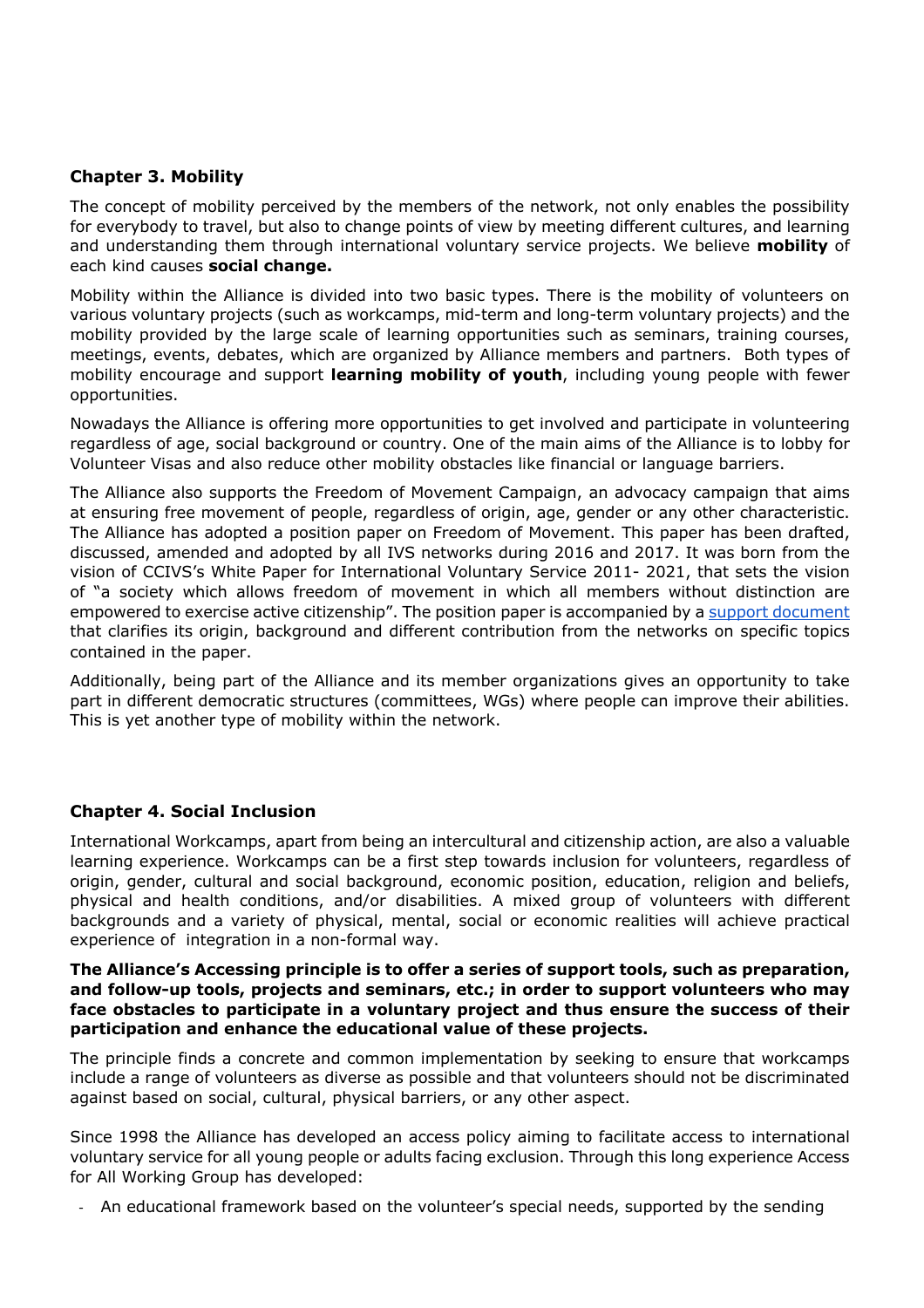partner in close cooperation with the hosting organisation and the local community workers;

- Accessing tools in order to facilitate exchanges and support the pedagogical dimension of this experience (guidelines on inclusion for organisations, preparation and evaluation tools and forms, preparation of leaders, etc.)
- Flexibility to use inclusion programmes on national, European (Erasmus+) or international level. Even without support, Alliance members have succeeded to develop Access 4 All (A4A) exchanges.

The Alliance developed a document that states clearly the aims and the principles of the *Alliance's accessing policy.* This policy is implemented by an **Access for all Working Group** (A4AWG) monitored by the Executive Committee.

The A4AWG is meant to raise awareness, encourage and support members to participate and give visibility towards our international partners. Workcamps can result in a life-long learning experience or a vocational training process. The A4AWG aims to support the member organisations of the Alliance in improving their access to volunteers from all kinds of backgrounds. In this framework, the A4AWG promotes and supports the network by:

- **•** Ensuring the access for all volunteers to workcamps, taking into consideration that locations, the work, the accommodation and the campleaders' skills fit the needs of the volunteers;
- **•** Increasing the number of exchanges of volunteers with fewer opportunities;
- **•** Improving the access of volunteers with fewer opportunities to long term international voluntary projects;
- **•** Empowering volunteers to become ambassadors and promote accessible workcamps for all;
- **•** Communication of the results and impact of the successful exchanges;
- **•** Diversifying the target groups participating in a workcamp;
- **•** Cooperating with other networks, programmes and organisations targeting specific groups;
- **•** Helping Volunteers to increase their self-confidence, active citizenship, flexibility and social competences;
- **•** Reinforcing Alliance's monitoring and capacities in order to develop new actions, initiatives, tools and approaches;
- **•** Organising a collective validation system to give better impact to this experience and consequently better recognition.

A good example of the Alliance practices on social inclusion is its participation in the project IVS4Peace (Inclusive Voluntary Project 4 Peace), a project coordinated by CCIVS, in which Alliance as a network and four Alliance member organisations are partners, that aims to include volunteers with fewer opportunities in workcamps with a special focus on migrants, refugees and ethnic minorities, among others.

# **Chapter 5. Sustainability**

The idea of sustainability has been present in the organizations and actions of Alliance long before the International Campaign for Sustainability in International Voluntary Service (IVS) was created and launched for the first time in 2010. For many years, members of the network have discussed how to raise awareness for certain environmental issues. The Environmental Sustainability Working Group (ESWG) was created in 2012 and a framework of sustainability in IVS is provided by the Sustainability Policy Paper adopted by the GA 2017.<sup>1</sup>

<sup>1</sup> All policy papers can be found on the Alliance Website: http://www.alliance-network.eu/alliance-quality-charter-ivs/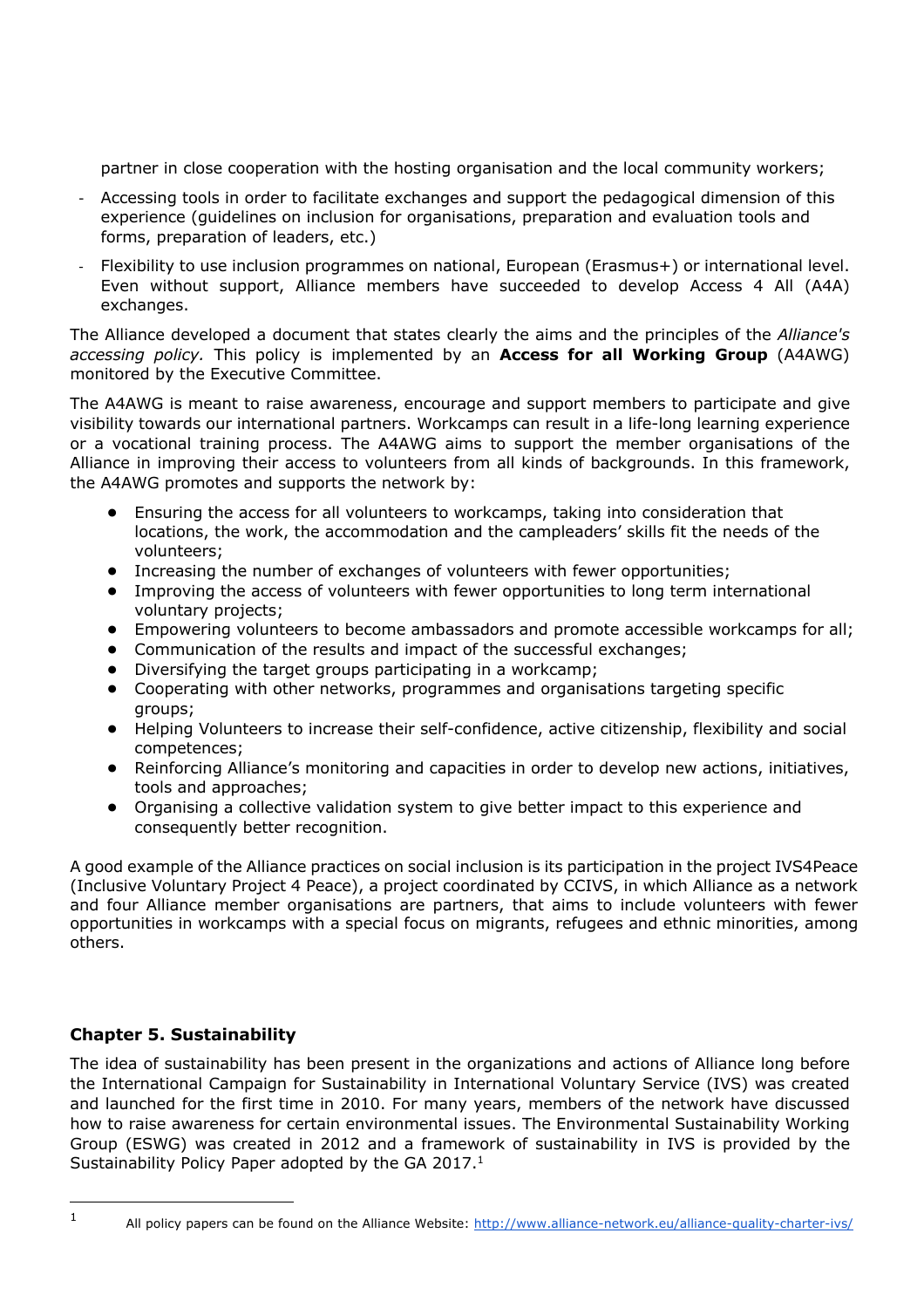The first launch of the Campaign, with as many as 22 organizations and 3 networks joining the Campaign, showed how much environmental sustainability had already been acknowledged by 2010. Since then the idea has been developed further but not exclusively by the ESWG. However, the WG is in charge of carrying out the Alliance Sustainability Campaign as well as supporting the associations in the enhancement of environmental sustainability in workcamps and in their activities.

Over time, the Sustainability Campaign turned into an integral part of the Alliance, hence becoming an underlying permanent feature of the network's life and work. With our sustainability activities, we aim at sensitizing and empowering our organisations and volunteers, reducing the carbon footprint of IVS projects and - in the long run - feeding a social change toward sustainability, to achieve changes in policies and new measures that improve the chances for sustainability in our countries and communities and giving a message to society that a change towards environmental sustainability is possible. It is based on four principles:

- **•** Reducing consumption as well as pollution.
- **•** Being aware of consumption patterns and being critical about them.
- **•** Creating and engaging in actions to improve the environment.
- **•** Creating and engaging in actions of education for sustainability.

These principles are embedded in the methodological approach of ACTION, EDUCATION and NETWORKING. We want to show that different living habits are necessary and that they are possible by living them in our projects. We want to educate our volunteers, not only through (campleader) trainings, but also through our actions. This is why since 2014, a **common action** is run every year, implemented simultaneously in the workcamps and events of the Alliance and other networks. This action aims at increasing awareness among volunteers and communities about our potentialities to impact the environment, our local community or even the world. However, there is a clear focus on the camp leaders as key multipliers. Acknowledging the comprehensiveness and multifacetedness of sustainability, other thematic working groups of the Alliance, working on social inclusion, migration, and gender equality, were invited to contribute to the creation of the common action from 2017 on.

The WG supports all organisations and volunteers with a set of tools. These are:

- **•** A **handbook** with a variety of good ecological practices to be implemented during workcamps and all events.
- **•** A **food infosheet** with information on the correlation between food and environment as well as several recipes.
- **• A green office infosheet** with practical tips to improve our actions in the workplace and reduce consumption.
- **• The seed-up and regrow booklet** with fun ideas to use kitchen waste and learn about composting.
- **• Sustainability games**, a series of games to put in practice in the workcamps in order to learn about environmental sustainability.
- **•** The **sustainable transport infosheet:** a collection of information suggesting a lowimpact travel choice in several countries.
- **• Evaluation forms** to monitor the effectiveness of the environmental sustainability we are promoting inside the workcamps.
- **•** A **model training workshop** aimed at informing and involving the camp leaders about the Sustainability Campaign.

Every year, usually after the Technical Meeting (TM), the ESWG sends out a reminder to organisations and sister networks to promote sustainability by:

1) Respecting and promoting the principles of our sustainability work, as manifested in the Alliance Policy Paper on Sustainability, especially by involving camp leaders and volunteers.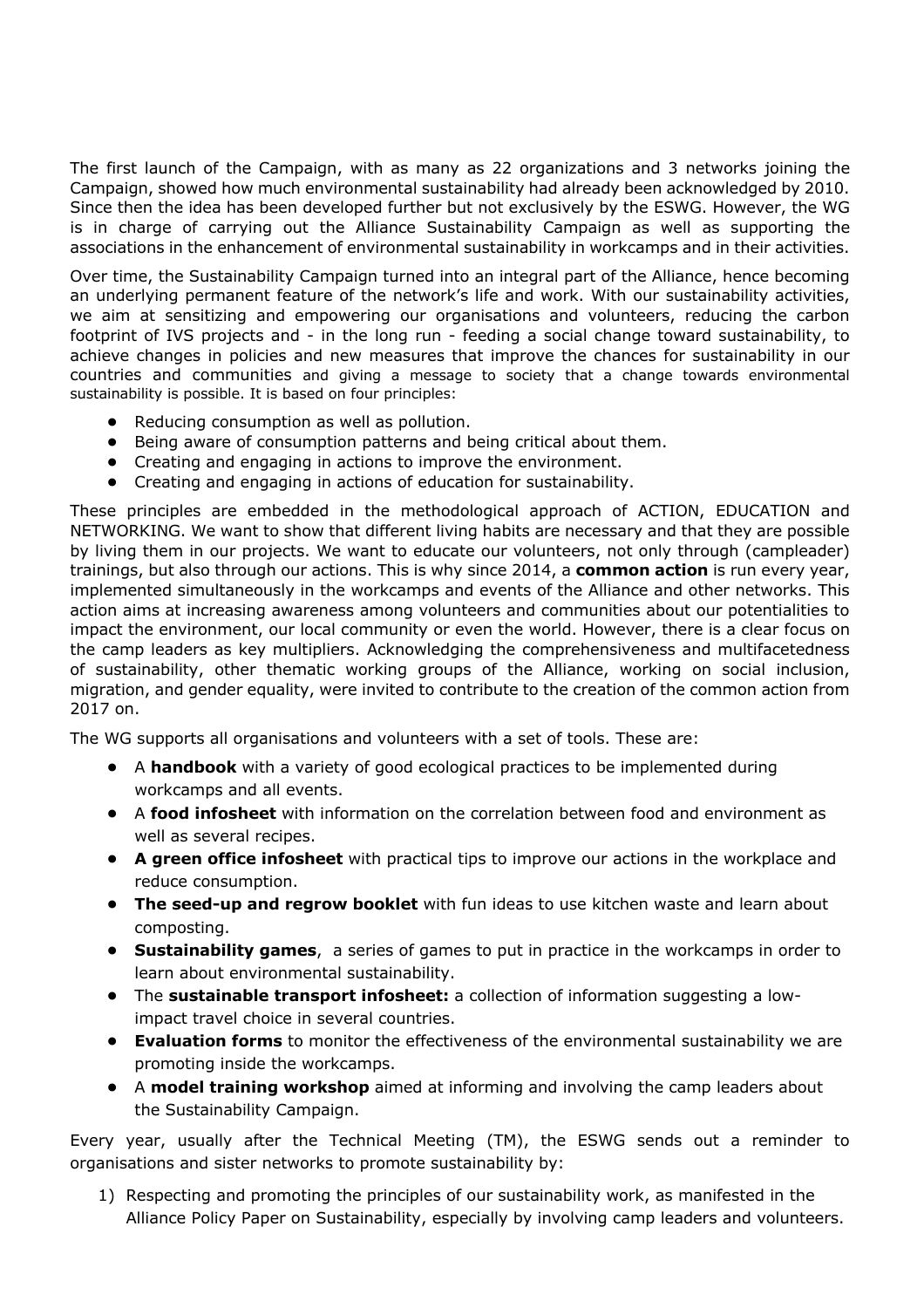- 2) Using and spreading the tools provided by the ESWG.
- 3) Participating in the international common action organized by the ESWG.

Alliance recognizes sustainability and networking as a key element of its strategic approach and plan of action. The Sustainability Campaign once emerged from a wide context of cooperation with other networks - it is our aim to foster and enlarge this cooperation with other networks and organisations.

In 2015, Alliance launched a common campaign with its sister networks CCIVS, SCI and NVDA: IVS against Climate Change, later renamed to IVS for Climate Justice.<sup>2</sup> This includes the use of a common logo, a blog as well as a common declaration on the topic. One of the results of strong cooperation with other networks is a joint participation, i.e. deliver a workshop on our common actions against climate change, at the Conference of Youth just prior to the 21st UN Conference of Parties (COP) in Paris.

For the future, it will be necessary to work further on our visibility. Additionally, it is planned to scientifically assess the impact of our activities, i.e. workcamps, and find key indicators that will help us to identify mitigation measures to reduce the carbon footprint of our actions.

# **Chapter 6. Gender Equality**

Alliance supports justice, fairness and equal opportunities for everyone and works towards an equal society with no gender gaps or bias. Alliance IVS projects are open to any volunteer, regardless of origin, gender or sexual orientation. Nevertheless, it is still a challenge to ensure equality in all aspects. To promote gender equality as one of the core values of Alliance and to assure the development of the network and its member organisations with regard to the topic, the Gender Equality Working Group (GEWG) has been established by the Alliance General Assembly in 2016.

The GEWG provides educational opportunities for Alliance members and raises awareness on gender equality through means such as (social) media communication, common actions and campaigns. It provides information and tools that can be implemented to address organization's needs in regard to the topic. The working group also supports networking with sister IVS networks in order to join forces and create a common strategy on how to address gender equality within the IVS movement. It also raises awareness on the topic within the network by conducting a gender watch at Alliance meetings and general assemblies measuring the extent of equal participation.

From 2016 to 2018, the GEWG has been running the "Not in my camp!" campaign aimed at promoting gender equality in IVS and raising awareness on issues such as gender-based discrimination, sexism, sexual harassment and LGBTQI+ phobia.<sup>3</sup> As part of the campaign, the working group created material and tools to be used by member organisations to raise awareness and promote gender equality in their projects. The GEWG supports all organisations and volunteers with the following tools:

- A **consent infosheet** about the notion of consent and how to be more ethical in daily interactions with others.
- A **coming out infosheet** explaining what "coming out" means and how to support a person coming out.
- **Comics on gender-based discrimination** in IVS: these comics aim at raising awareness

<sup>&</sup>lt;sup>2</sup> More information on the common campaign can be found here: http://www.alliance-network.eu/our-campaigns/ivsfor-climate-justice/ (05/10/2018)

More information on the campaign can be found here: http://www.alliance-network.eu/our-campaigns/not-in-mycamp/ (05/10/2018)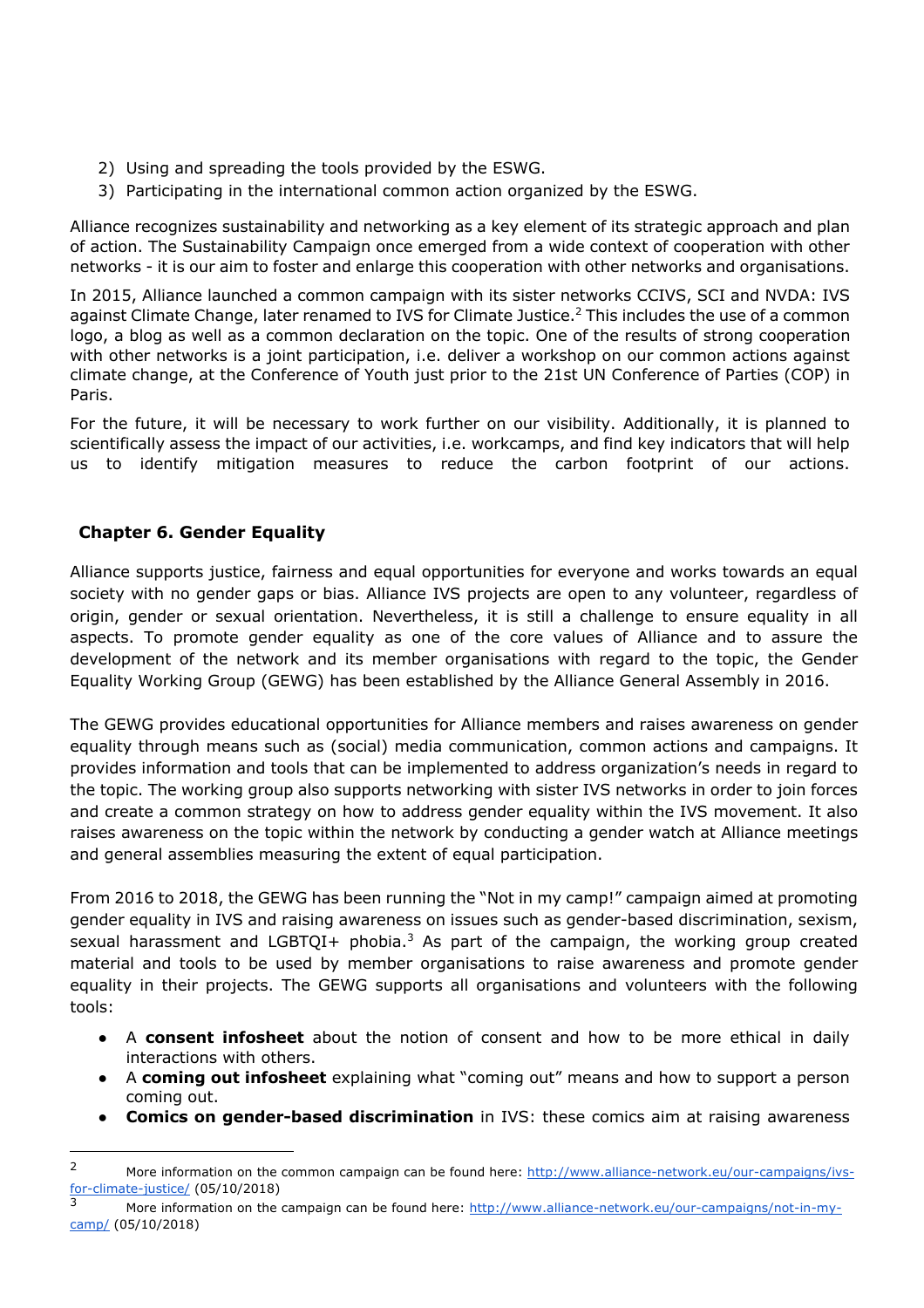and stimulating debate among volunteers and participants in any kind of IVS project.

- **Infographics about gender** that can be used to clarify the meaning of gender-related concepts and terminology.
- Three **short message videos** on sexual harassment, physical and sexual violence as well as the criminalization of same-sex relationships.
- **External toolkits and reports** on gender-based hate speech and discrimination, the global gender gap, gender & conflict analysis, gender-based violence in the LGBTIQ+ community as well as gender, sexuality and body, collected and reviewed by the working group.

In 2020, the GEWG coordinated an Erasmus+ KA1 training course in collaboration with the Alliance Pool of Trainers (PoT). In the project with the name P.R.O.U.D. ("Promoting Rights and Opportunities to Understand Diversity"), 26 young volunteers and camp leaders from 13 different IVS organisations discussed the topic of gender equality in IVS and created a toolkit together. The *Gender Equality Toolkit for Camp Leaders4* is meant for all group leaders, trainers, facilitators and youth workers who are interested in learning more about gender equality and how to deal with gender-based conflicts or issues in workcamps.

The Alliance also offers a free online course on the topic of gender equality through its online learning platform in order to help build capacities among member organisations' staff and volunteers.

The GEWG invites all organizations to promote gender equality by

- Using and sharing the material and tools concerning gender equality and gender-based discrimination in IVS provided by the working group.
- Participating in campaigns and thus raising awareness and empowering staff and volunteers to deal better with gender-related issues in IVS projects.

# **Chapter 7. Non-Formal Education**

In general, non-formal education refers to the learning which takes place outside formal educational curricula. Non-formal education activities involve people on a voluntary basis and are carefully planned to foster the participants' personal and social development.

#### **The Alliance considers non-formal education (NFE) and intercultural learning as a way to enable personal growth and social development of all participants of our activities.**

NFE is an integral part of what Alliance does and this influences all of our activities, as methods from NFE are used towards their volunteers and staff in many places such as participative and evaluative practices.

The Alliance considers workcamps as possible non-formal educational tools through a learning by doing approach, peer-learning and reflective activities, aimed at the volunteers realizing their own learning outcomes. Through all its activities, the Alliance seeks to empower young people and accompany them in their learning process, and to contribute to organisational and youth policy development.

Pursuant to its vision, mission and program, Alliance implements educational activities such as international trainings, study sessions, seminars, conferences, etc. according to its educational policy.

Alliance educational activities are submitted and coordinated by the EC of Alliance and/or one of its member organizations. The role of Alliance in an educational activity labelled Alliance event is to provide expert services through the Alliance Pool of Trainers (A-PoT) in order to ensure its high quality standards.

<sup>4</sup> The toolkit can be found here: http://www.alliance-network.eu/wp-content/uploads/2020/04/Alliance-Gender-Equality-Toolkit-for-Camp-Leaders-GEWG.pdf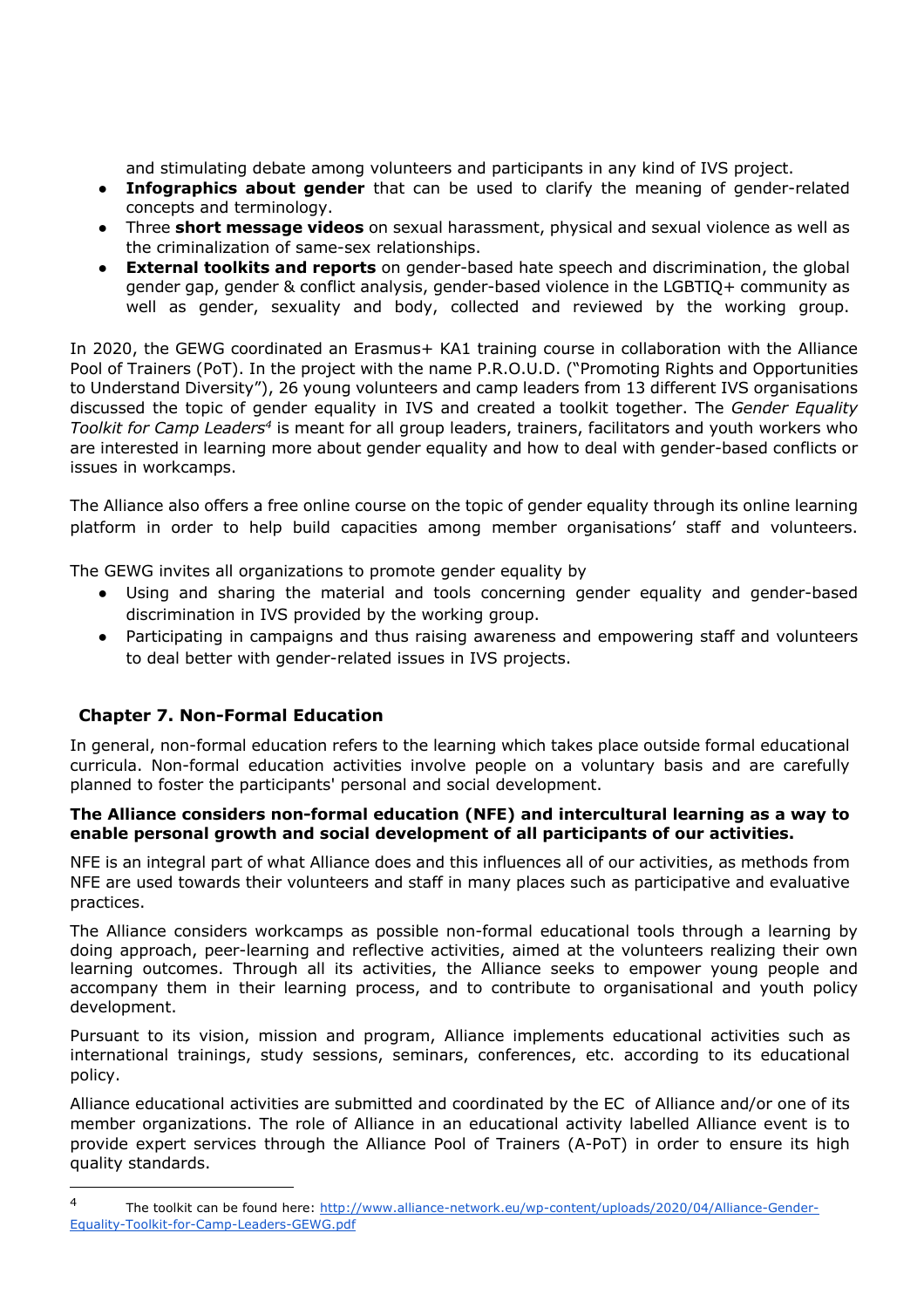Alliance educational activities are coherent to actual priorities of Alliance and they are based on the vision and mission of the network, its annual priorities set during the General Assembly (GA) as well as the current needs of Alliance members.

The educational activities of the Alliance are as follows:<sup>5</sup>

- **•** Study Session (StS)
- **•** Long-Term Training Course for Trainers (LTTC), every 2 years
- **•** Advanced Training Course (ATC)
- **•** General Conference (GC), every 2 years

Moreover, each member organisation of the Alliance organizes their own educational activities, such as Trainings of Campleaders (national and/or international) and Post-Season Events for volunteers.

Besides regular events, considering the needs of members and current trends in the voluntary world, Alliance organizes **various educational activities, trainings and seminars.** The most recent projects are the following:

- **•** Long Term Training Course (LTTC) 2020: "Value based approach in IVS projects" February / May / October 2020 - Germany / Hungary / Serbia
- **•** Congressino 2019: "Future Dimensions of Volunteering", a cycle consisting of the January meeting of Working Groups and Committees, May meeting of Executive Committee and Alliance Development Committee and a final strategic event-seminar in November 2019 - Greece / Germany / Belgium
- **•** "Experience Record Share Involve" ERSI 2018, a 3-activity project on volunteer engagement strategy, composed by Joint Meeting of Working Groups, Social Media training and a Conference on monitoring and evaluation - January / May/ October - Germany / Hungary / Spain
- **•** Staff Meetings 2012, 2013, 2015;
- **•** Long Term Training Course (LTTC) 2017: "Workcamp studies 2.0." February / September 2017 – Greece / Italy / Spain
- **•** Long Term Training Course (LTTC) 2015: "Workcamp studies Quality education for trainers of youth leaders in the field of International Voluntary Service" – March / September 2015 – France / Italy / Austria
- **•** Workplan "Looking into a Youth future with hope and trust" (2014) consisting of: "Capacitybuilding training course "Begin Anywhere: Volunteer, Inspire, Engage!", "Study Visit: mapping social activism of a European Youth capital in 2014″, Congress "Values and role of IVS in the current political, social, economic situation";

Non-formal education is also present in the **management of the network** through the Executive Committee, General Assembly and working groups functioning (active and voluntary involvement) and mandating members to represent the Alliance on various events.

In all non-formal educational activities, the Alliance uses a large range of methods: exchanging good practices in groups, interactive workshops, creative techniques, group discussion techniques such as World Café and similar, discussions in plenary, various methods for reflecting and evaluation, role-playing etc.

<sup>5</sup> For more information about every single event please consult the Alliance Training and Educational Policy Paper: http://www.alliance-network.eu/alliance-quality-charter-ivs/